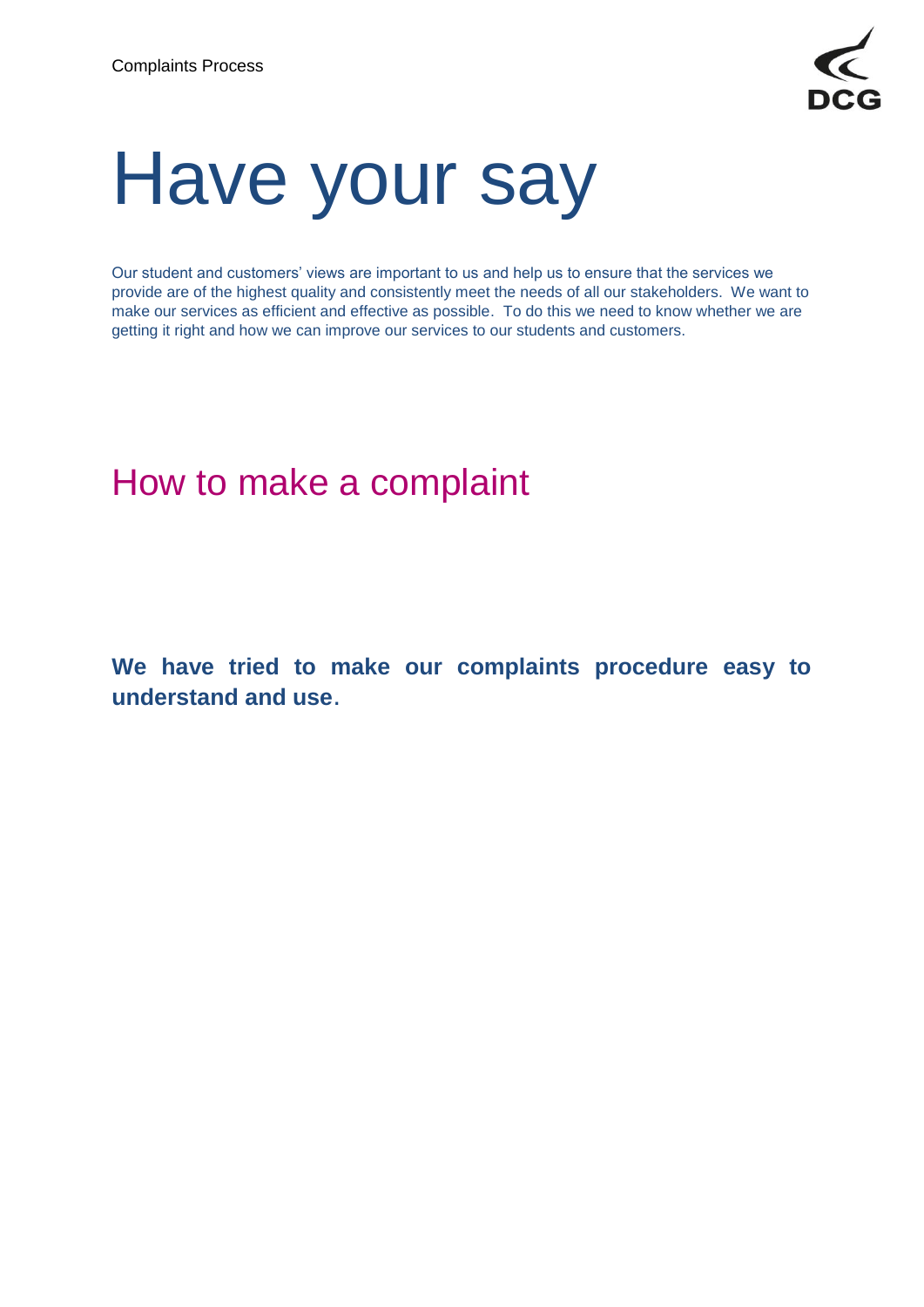

#### **Informal Complaints**

One of the main reasons people become unhappy with the service they receive is because they feel nobody is listening to them. Usually problems can be resolved informally at an early stage by explaining the situation and discussing ways forward. We call this the informal approach and we recommend you start here.

A member of staff will work with you on an informal basis to find a solution to the issue. This could be as straightforward as having a discussion with your lecturer, personal coach or any of the student services team.

#### **Who can I talk to?**

This may depend on what the complaint is about. Your lecturer might be the person to talk to first or you might prefer to arrange to talk to a coordinator or team manager who is responsible for your curriculum area.

There are other people who can advise you. You could speak to:

- Careers Team
- Student Services
- A Student Representative
- Personal Coach
- Students Union
- Any other members of staff you feel comfortable talking to

#### **Timeframe**

To enable a speedy resolution, any concern or complaint should be raised as soon as possible and within 3 months of the event.

Please note this process is for all further education and general College complaints. If you are a higher education student, please refer to the Higher Education Student section of this guidance document.

## **I'm still not happy, what can I do now?**

#### **Formal Complaints**

Details of the complaint and proposed resolution should put in writing –

Using our online [Complaints Form](https://www.derby-college.ac.uk/complaints-have-your-say)

Alternatively you could submit your concerns via our 'Contact Us' email address: [enquiries@derby-college.ac.uk](mailto:enquiries@derby-college.ac.uk)

or via our online contact form: [Contact Form](https://intouch.derby-college.ac.uk/Forms/Enquiry) (link)

A [printable version](https://www.derby-college.ac.uk/documents/complaints/Complaints-Form-printable.pdf) of the Complaint Form can be downloaded from the Compliments and Complaints page on our website or you can collect a form from our Reception areas or Student Services.

These forms should be addressed to or emailed to the [Deputy CEO.](mailto:Heather.Simcox@derby-college.ac.uk)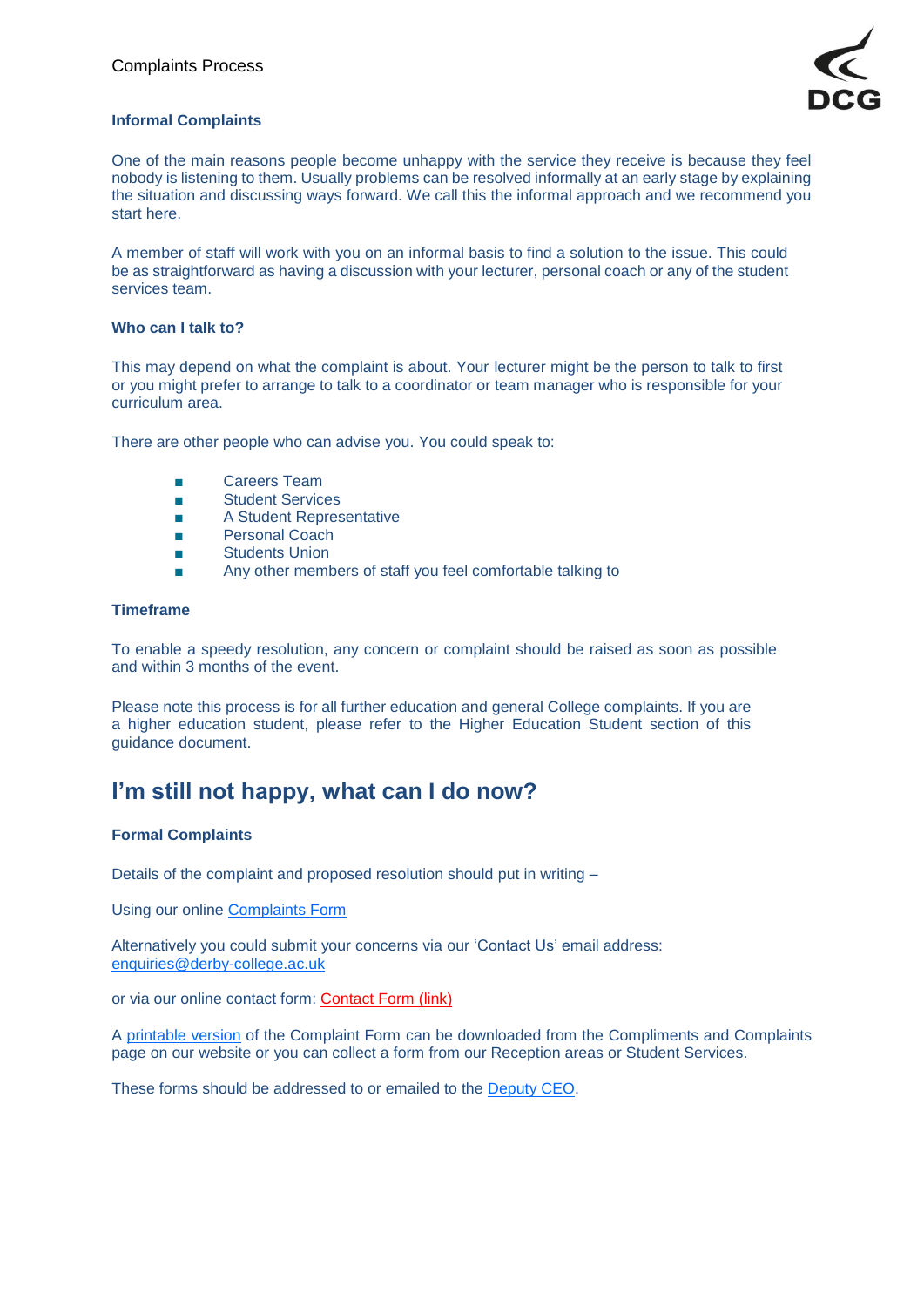

Our address details are:

Deputy CEO, Strategy and Corporate Services Derby College Roundhouse Road Pride Park **Derby** DE24 8JE

Contact us by telephone: 0800 028 0289, a member of our contact centre will take down the details of your complaint and will forward it on your behalf.

Your complaint will be acknowledged within 3 College working days of receipt. An appropriate manager will conduct an investigation into the concerns raised in your complaint and will aim to provide a formal written response within 10 College working days. Deadlines may be extended outside of term-time due to the availability of the staff involved or if further investigation is required, in this event, you will be notified.

#### **What happens once my complaint has been investigated?**

Following a thorough investigation by an appropriate manager you will be advised of the outcome. Examples of possible outcomes are:

- You will receive an explanation or apology.
- We may improve or change our procedures in light of the investigation.
- In some cases, there may not be enough evidence available to take any action over your complaint.

There may have been factors of which you were unaware which explain our decisions.

#### **Data Protection / Information Release – Student Complaints**

If you are a student that is complaining we expect that you will assume responsibility for all communication with the College and for drawing attention to any problems or concerns. However, we are aware that parents/guardians or other individuals may on occasion contact the College if they have concerns.

We will need confirmation that you agree that we can disclose any information that is considered necessary in resolving the complaint therefore you will need to submit [a Student Declaration of Consent](https://www.derby-college.ac.uk/documents/complaints/Complaints-Student-Declaration-of-Consent-Form.pdf)  [Form.](https://www.derby-college.ac.uk/documents/complaints/Complaints-Student-Declaration-of-Consent-Form.pdf) The form can be downloaded from the [Compliments and Complaints](https://www.derby-college.ac.uk/compliments-and-complaints) page on our website or you can collect a copy from our Reception areas or Student Services. We would not be able to proceed with any complaints unless we have your permission.

[Student Declaration of Consent Form](https://www.derby-college.ac.uk/documents/complaints/Complaints-Student-Declaration-of-Consent-Form.pdf)

## **What if I don't agree with the outcome?**

#### **The Appeals Process**

If you are not satisfied with the outcome of your complaint, you can appeal against the decision. The purpose of the appeal is to consider if the correct procedure has been followed during the formal complaint stage and if the outcome was reasonable.

An appeal will only take place if one or more of the following apply:

• There is new evidence for consideration which materially affects the outcome